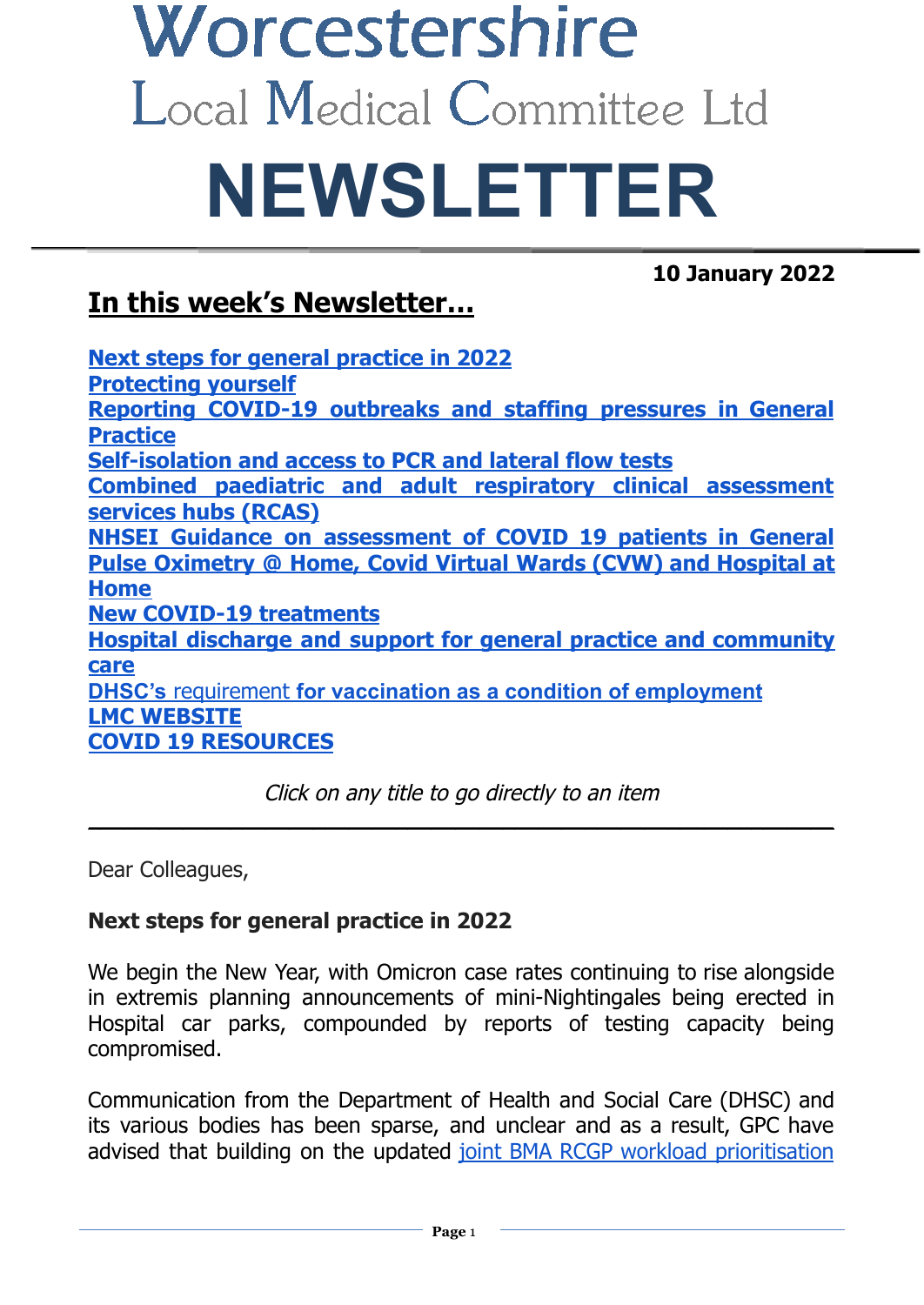[guidance](https://i.emlfiles4.com/cmpdoc/3/7/7/5/2/files/867353_workload-guidance.pdf?utm_source=The%20British%20Medical%20Association&utm_medium=email&utm_campaign=12884317_GP%20ENEWSLETTER%2020122021&dm_t=0,0,0,0,0) document published just before Christmas, practices should continue to prioritise care needs based on the local position you find yourself in. Practices should feel empowered to lead from the front and to not await formal guidance.

As the country becomes engulfed in a wave of Omicron infections, emphasis is likely to shift away from boosting, however the vaccination program will continue to expand. It is likely that General Practice will at least in the short term continue to play a pivotal role in supporting the vaccination effort, especially with our high risk and vulnerable patients, but there also needs to be long term strategy and planning in this respect. Alongside this priority, we are also [expected](https://www.england.nhs.uk/coronavirus/publication/information-on-the-governments-additional-covid-19-advice-for-people-whose-immune-system-means-they-are-at-higher-risk/) to shift our focus to keeping the sickest and most vulnerable people safe. This will mean rapid access to COVID medicines for the highest risk, an emphasis on home monitoring and modifying our approach to changing care needs and priorities as they emerge.

It hasn't gone unnoticed that the Prime [Minister](https://www.gov.uk/government/speeches/pm-opening-statement-at-covid-19-press-conference-4-january-2022) in his speech last week focused on the rising hospital admissions when he talked about pressure in the NHS leaving General Practice as the forgotten soldier yet again. This was then further compounded by the Labour leader Sir Keir [Starmer,](https://labour.org.uk/press/keir-starmers-speech-setting-out-labours-contract-with-the-british-people/) saying "good luck to anyone trying to get a quick GP appointment".

It is incredibly difficult out there for all GPs and practice staff at the moment and it has once again been hugely impressive to see our local workforce rise to the challenge once again over the holiday period.

#### <span id="page-1-0"></span>**Protecting yourself**

We all know that we cannot provide care to our patients if we are ill and protecting the workforce over the Winter months will be a priority.

Given that Omicron is readily transmissible in air and there is now enough evidence that there is community circulation - with the ONS [estimating](https://www.ons.gov.uk/peoplepopulationandcommunity/healthandsocialcare/conditionsanddiseases/bulletins/coronaviruscovid19infectionsurveypilot/5january2022) that one in 15 people in [England](https://www.ons.gov.uk/peoplepopulationandcommunity/healthandsocialcare/conditionsanddiseases/bulletins/coronaviruscovid19infectionsurveypilot/5january2022) had COVID-19 in the most recent week, the BMA have advised that we must take a more precautionary approach. And in the absence of readily available fit testing, there is a growing consensus that we should use non fit tested FFP2/3 masks as a default when seeing patients. A well-fitting FFP2/3 with a decent seal will provide better protection than a FRSM. Ultimately it will be for practices to decide whether they wish to obtain higher grade masks. We are looking into how FIT testing could be arranged locally should practices wish to take that path.

GPC and LMCs continue to call for GPs to either have access to or reimbursement of associated costs of appropriate RPE, and Farah Jameel as GPC Chair, wrote to NHSE/I last week urging for provision of FFP2 masks as a default for all practices.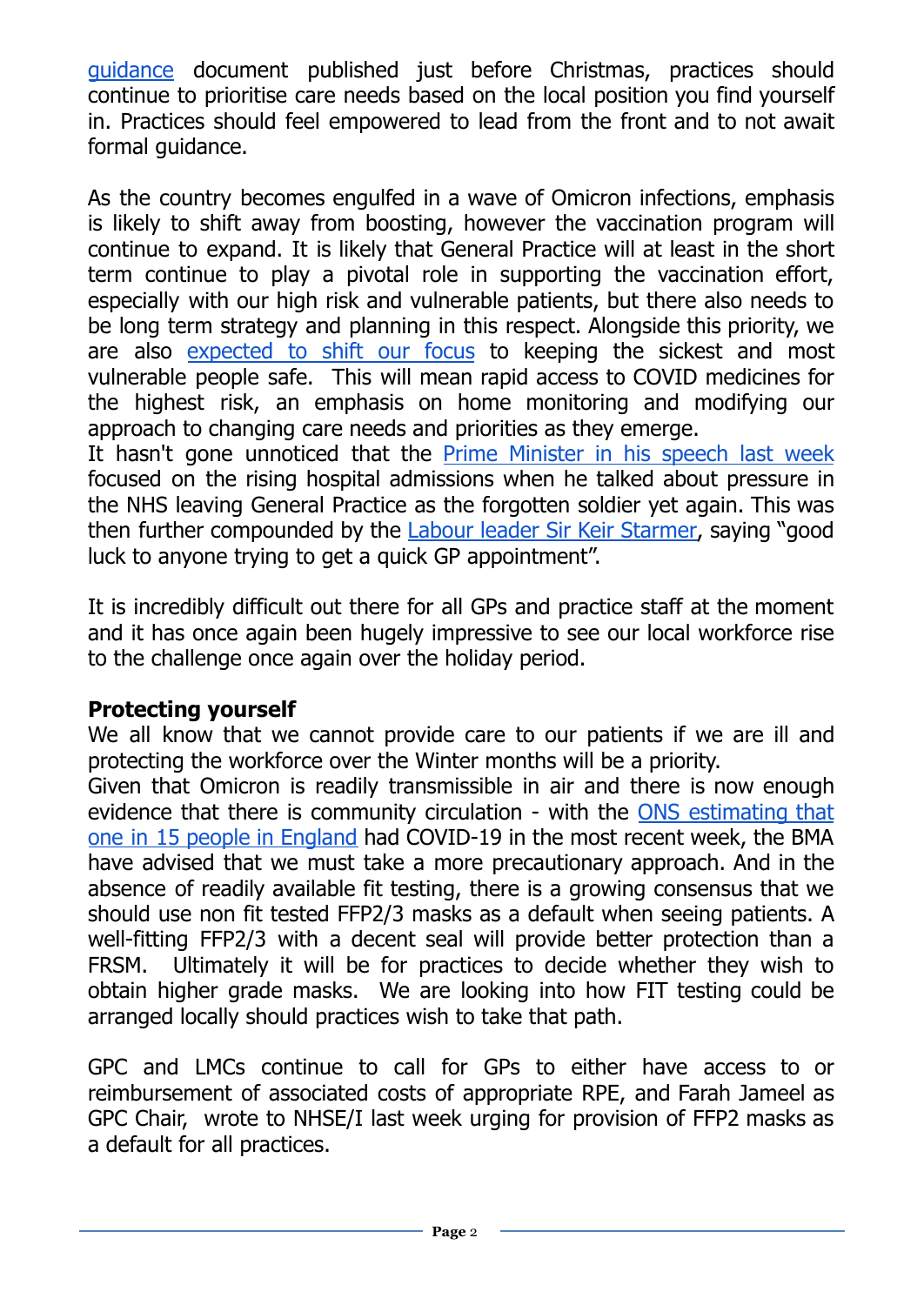DHSC has advised that if a local risk assessment has been undertaken and primary care providers have been assessed as needing FFP3, the [DHSC's](https://www.gov.uk/guidance/ppe-portal-how-to-order-covid-19-personal-protective-equipment) PPE [portal](https://www.gov.uk/guidance/ppe-portal-how-to-order-covid-19-personal-protective-equipment) should be contacted and they will arrange access to FFP3s. Staff will need to be fit tested.

Read the national COVID-19 **IPC (infection [prevention](https://bma-mail.org.uk/t/JVX-7O5LP-JCJOU4-4NW9FX-1/c.aspx) and control) [guidance](https://bma-mail.org.uk/t/JVX-7O5LP-JCJOU4-4NW9FX-1/c.aspx)** which has been updated in light of the rapid spread of the Omicron variant.

A useful thread explaining masks in more detail can be accessed [here.](https://threadreaderapp.com/thread/1476176934568611843.html)

#### <span id="page-2-0"></span>**Reporting COVID-19 outbreaks and staffing pressures in General Practice**

It is clear that maintaining the workforce has been very challenging some time and the recent surge in Omicron has meant staff absences have rocketed due to isolation or active infection.

Please report any COVID-19 outbreaks to your commissioner if you feel that services may be compromised by staff absence due to the outbreak, as they have a duty to provide timely support to their contractors and should be working with you to put business continuity arrangements in place. The commissioner must inform the Regional Incident Coordination Centre without delay, and the Regional Team must notify the National Incident Coordination Centre. It is important that General Practice receives the attention and support it is due.

#### <span id="page-2-1"></span>**Self-isolation and access to PCR and lateral flow tests**

The self-isolation advice for people with COVID-19 has changed, and it is now possible to end [self-isolation](https://www.gov.uk/government/publications/covid-19-stay-at-home-guidance/stay-at-home-guidance-for-households-with-possible-coronavirus-covid-19-infection) after 7 days, following 2 negative lateral flow test (LFT) taken 24 hours apart.

The same advice also applies to Health Care [Professionals,](https://www.gov.uk/government/publications/covid-19-management-of-exposed-healthcare-workers-and-patients-in-hospital-settings/covid-19-management-of-exposed-healthcare-workers-and-patients-in-hospital-settings) however, we continue to hear reports of lack of access to PCR and lateral flow tests, which is likely to be due to the rapid spread of the Omicron variant. It is crucial that the promised new supply of kits are offered to key workers such as health and social care staff as a priority. The Health Security Agency [announced](https://www.gov.uk/government/news/confirmatory-pcr-tests-to-be-temporarily-suspended-for-positive-lateral-flow-test-results) yesterday that from 11 January, people who receive positive lateral flow device test results for COVID-19 will be required to self-isolate immediately but won't be required to take a confirmatory PCR test. There is a helpful [link](https://docs.google.com/presentation/d/1C1WboYk3Zxm3is5-5E6Dpe5OQ2L_prYw/edit#slide=id.g109a0a8f2b8_0_12) and [flowchart](https://docs.google.com/presentation/d/1C1WboYk3Zxm3is5-5E6Dpe5OQ2L_prYw/edit#slide=id.g109a0a8f2b8_0_12) that is being kept up-to-date.

Although the UK Health Security Agency has provided a contingency supply of LFTs from its prioritised stock for NHS health or social care staff, they are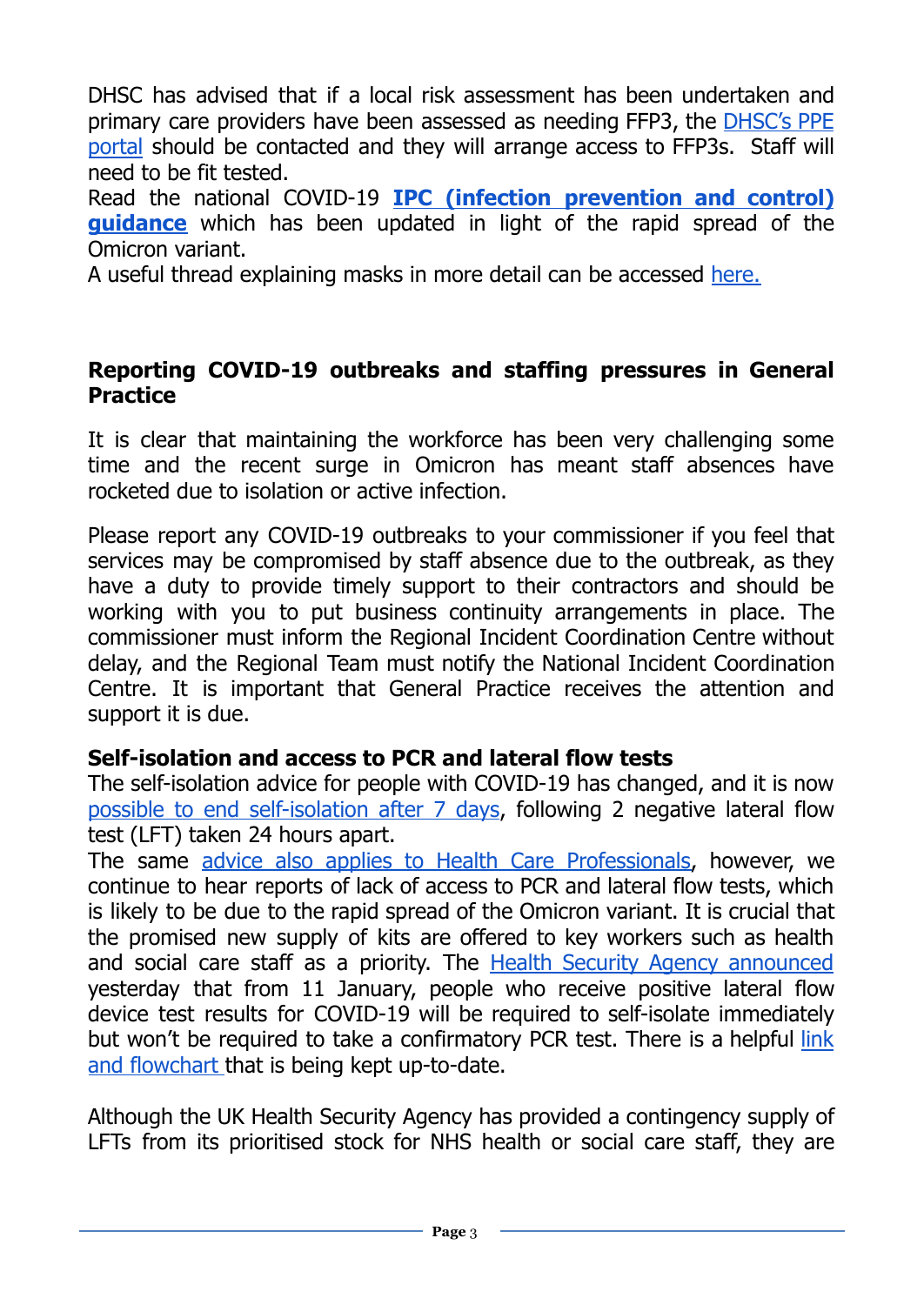aware of the current supply issues and will provide additional contingency over the coming days.

For employing organisations to access LFT contingency supply for priority testing, if unable to access testing through other routes, please see the regional contact points in the attached [document](https://view.officeapps.live.com/op/view.aspx?src=https%3A%2F%2Fi.emlfiles4.com%2Fcmpdoc%2F3%2F7%2F7%2F5%2F2%2Ffiles%2F867922_regional-contact-points-to-access-lfd-contingency-supply.docx%3Futm_source%3DThe%2520British%2520Medical%2520Association%26utm_medium%3Demail%26utm_campaign%3D12905509_GP%2520ENEWSLETTER%252006012022%26dm_t%3D0%2C0%2C0%2C0%2C0&wdOrigin=BROWSELINK) Read the BMA statement [here](https://www.bma.org.uk/bma-media-centre/priority-of-lateral-flow-tests-for-healthcare-staff-isn-t-working-says-bma-and-nhs-services-under-severe-threat-because-staff-cannot-access-testing)

#### <span id="page-3-0"></span>**Combined paediatric and adult respiratory clinical assessment services hubs (RCAS)**

Due to reduced mixing last winter, it is likely that population immunity to respiratory infections will have waned, and as a result this winter rates of respiratory infections will be higher than usual, with the very young, very old and those with pre-existing long-term conditions at greater risk of severe disease. This could impact on both primary care and hospital admissions, and could be affected by current and future outbreaks of COVID-19; [NHSE/I](https://www.england.nhs.uk/publication/combined-adult-and-paediatric-respiratory-clinical-assessment-service-rcas-hubs-for-acute-respiratory-infection/) has released [guidance](https://www.england.nhs.uk/publication/combined-adult-and-paediatric-respiratory-clinical-assessment-service-rcas-hubs-for-acute-respiratory-infection/) on setting up RCAS / COVID Hubs

GPC have written to NHSE/I asking for clarification of timeframes and support for the establishment of these services. It is unclear how such hubs will be staffed. Additionally, they recommend urgent risk assessments and access to fit testing to ensure appropriate protective equipment is in place should such hubs be used. We await further guidance.

#### <span id="page-3-1"></span>**NHSEI Guidance on assessment of COVID 19 patients in General Practice**

With high numbers of symptomatic COVID patients, NHSEI has now released some guidance on assessment, monitoring and treatment of symptomatic patients in General Practice and 111, which you can find [here.](https://www.england.nhs.uk/coronavirus/wp-content/uploads/sites/52/2020/03/C1514-assessing-monitoring-and-treating-covid-in-general-practice.pdf) The guidance seeks to pick up the items below and explains them in more detail.

#### <span id="page-3-2"></span>**Pulse Oximetry @ Home, Covid Virtual Wards (CVW) and Hospital at Home**

Pulse Oximetry @ Home

The COVID Oximetry @home pathway is a commissioned service and there is good evidence to support this model. The latest version of the National Standard Operating Procedure can be found [here](https://www.england.nhs.uk/coronavirus/publication/novel-coronavirus-covid-19-standard-operating-procedure-covid-oximetry-home/).

Virtual Wards and Hospital @ Home

GPC have written to NHSE/I highlighting concerns about the lack of capacity and support in the community to provide safe care for patients being discharged early or not being admitted.

NHSE/I has published reference guidance on [Supporting](https://healthcareleadersupdate.cmail20.com/t/d-l-ahjkytk-illyuyurku-b/) patients and bed capacity through virtual wards and COVID [Oximetry](https://healthcareleadersupdate.cmail20.com/t/d-l-ahjkytk-illyuyurku-b/) @home .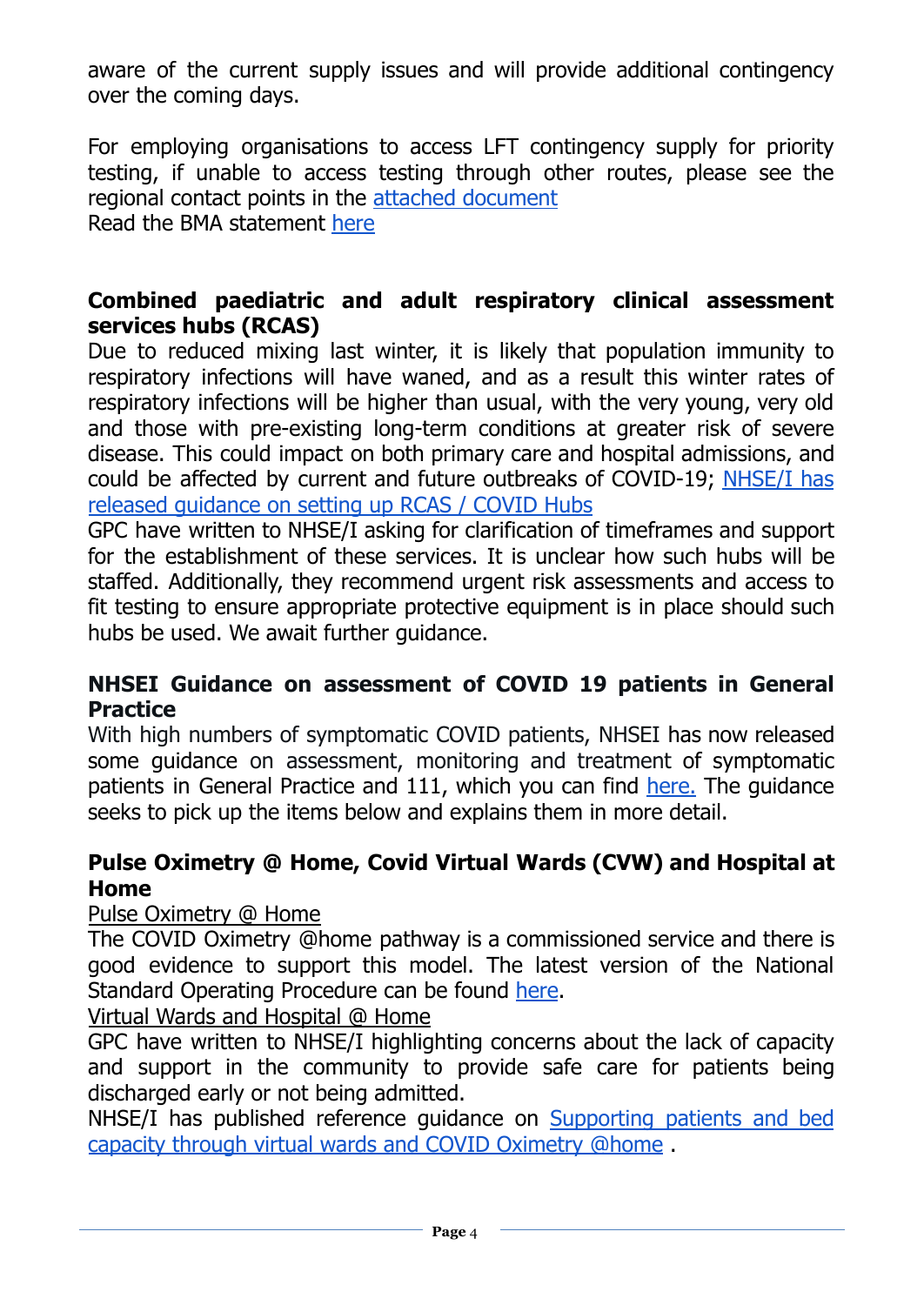#### <span id="page-4-0"></span>**New COVID-19 treatments**

New treatments are available for highest-risk patients infected with COVID. These drugs have been shown to reduce hospitalisation and may reduce death and will be available for the highest risk patients.

Your role in this is to get eligible patients in contact with a covid medicines delivery unit (CMDU) when they are positive for COVID if this has not already been done by another service. Access to medicines could be lifesaving for this cohort of patients and time is of the essence. Read more [here](https://www.england.nhs.uk/coronavirus/publication/contacting-your-patients-about-new-covid-19-treatments/)

#### <span id="page-4-1"></span>**Hospital discharge and support for general practice and community care**

Having repeatedly raised concerns about capacity constraints impacting patient safety in the community, GPC and LMCs were disappointed to read the letter issued by NHSE/I on [Preparing](https://www.england.nhs.uk/coronavirus/publication/preparing-the-nhs-for-the-potential-impact-of-the-omicron-variant-and-other-winter-pressures/) the NHS for the potential impact of the Omicron variant and other winter [pressures.](https://www.england.nhs.uk/coronavirus/publication/preparing-the-nhs-for-the-potential-impact-of-the-omicron-variant-and-other-winter-pressures/) Their priority to 'maximise capacity across acute and community settings, enabling the maximum number of people to be discharged safely and quickly and supporting people in their own homes' did not seem to provide any credible details on how additional capacity in the community was being created to cater for this new activity.GPC have since written to [NHSE/I](https://i.emlfiles4.com/cmpdoc/3/7/7/5/2/files/867893_bma-gpc-to-prof-steve-powis-24december21.pdf?utm_source=The%20British%20Medical%20Association&utm_medium=email&utm_campaign=12905509_GP%20ENEWSLETTER%2006012022&dm_t=0,0,0,0,0) formally to highlight these concerns. It is vital that NHSE/I ensures that provisions designed to support one part of the system do not destabilise another.

#### <span id="page-4-2"></span>**DHSC's** [requirement](https://www.gov.uk/government/consultations/making-vaccination-a-condition-of-deployment-in-the-health-and-wider-social-care-sector/making-vaccination-a-condition-of-deployment-in-the-health-and-wider-social-care-sector) **for vaccination as a condition of employment**

Unvaccinated individuals will need to have had their first dose by 3rd February, in order to have had their second dose by the 1 April 2022 deadline. NHSEI have released this [guidance](https://healthcareleadersupdate.cmail19.com/t/d-l-ahdtydk-illyuyurku-x/).

#### <span id="page-4-3"></span>**LMC WEBSITE**

The following guidance has been added to the LMC website [www.worcslmc.co.uk](http://www.worcslmc.co.uk) this week:

Covid Isolation [Guidance](https://docs.google.com/presentation/u/0/d/1C1WboYk3Zxm3is5-5E6Dpe5OQ2L_prYw/edit)

### <span id="page-4-4"></span>**COVID 19 RESOURCES**

BMJ – news and [resources](https://www.bmj.com/coronavirus) RCGP COVID-19 [information](https://www.rcgp.org.uk/policy/rcgp-policy-areas/covid-19-coronavirus.aspx) NHSE/I primary care [bulletins](https://www.england.nhs.uk/coronavirus/primary-care/other-resources/primary-care-bulletin/) NICE [resources](https://nhsconfed.us16.list-manage.com/track/click?u=feeeed3bba7c179fd3a7ef554&id=0017c62a07&e=d3deb28f87)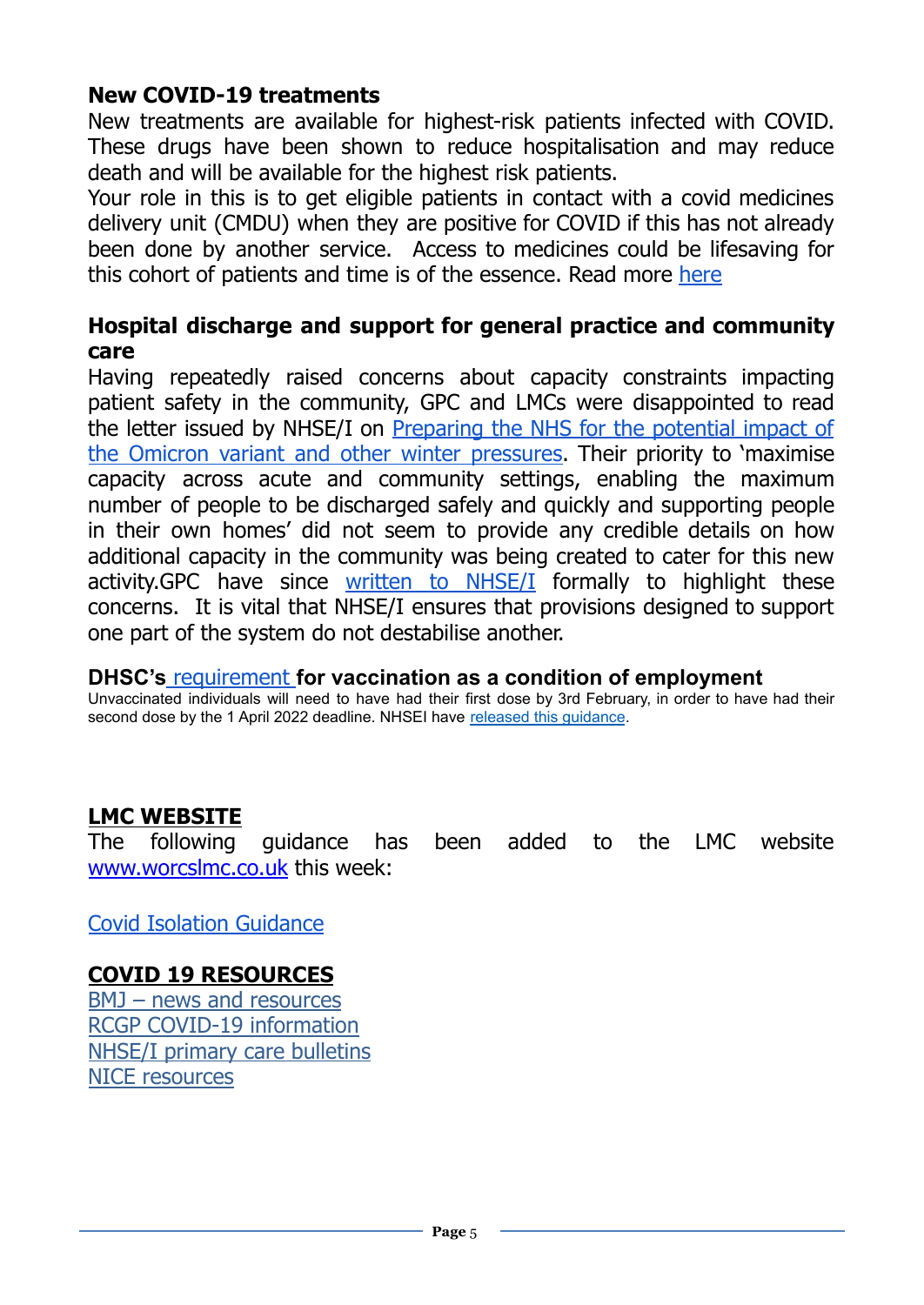## WORCESTERSHIRE AND HEREFORDSHIRE LMC LTD

#### **Registered office: St Stephens Surgery, Adelaide Street, Redditch, Worcs B97 4AL Tel. 01527 65082**

All topical issues relating to local general practice are discussed at the monthly LMC meetings and those minutes can be read on the LMC [Website.](https://www.worcslmc.co.uk/pages/lmc-meetings) Should you require further information on any issues raised at the LMC meetings please do not hesitate to contact the LMC representative for your area or practice.

#### **MEMBERS OF THE WORCESTERSHIRE COMMITTEE**

| <b>CHAIRMAN:</b>          | Dr David Herold<br>Riverside Surgery, Waterside, Evesham, Worcs. WR11 1JP<br>Tel: 01386 444400 Email: d.herold@nhs.net                    |  |
|---------------------------|-------------------------------------------------------------------------------------------------------------------------------------------|--|
| <b>VICE-CHAIRMAN:</b>     | Dr Matthew Davis<br>Bewdley Medical Centre, Dog Lane, Bewdley, Worcs<br><b>DY12 2EF</b><br>Tel. 01299 402157 Email: matthew.davis@nhs.net |  |
| <b>SECRETARY:</b>         | Dr Gillian Farmer<br>St Stephens Surgery, (address and contact details as above)<br>Email: gfarmer@worcslmc.co.uk                         |  |
| <b>EXECUTIVE OFFICER:</b> | admin@hereflmc.co.uk<br>St Stephens Surgery, (address and contact details as above)<br>Email: admin@hereflmc.co.uk                        |  |

#### **Representatives:**

| <b>BROMSGROVE:</b>  | Dr D Pryke<br>Dr K Hollier               | <b>REDDITCH:</b>  | Dr I Haines<br>Dr M Shah                 |
|---------------------|------------------------------------------|-------------------|------------------------------------------|
| <b>WYRE FOREST:</b> | Dr M Davis<br>Dr S Morton<br>Dr J Rayner | <b>WYCHAVON:</b>  | Dr D Herold<br>Dr J Rankin<br>Dr K Gines |
| <b>MALVERN:</b>     | Dr P Bunyan<br>Dr R Khehar               | <b>WORCESTER:</b> | Dr F Martin<br>Dr C Whyte<br>Dr R Benney |